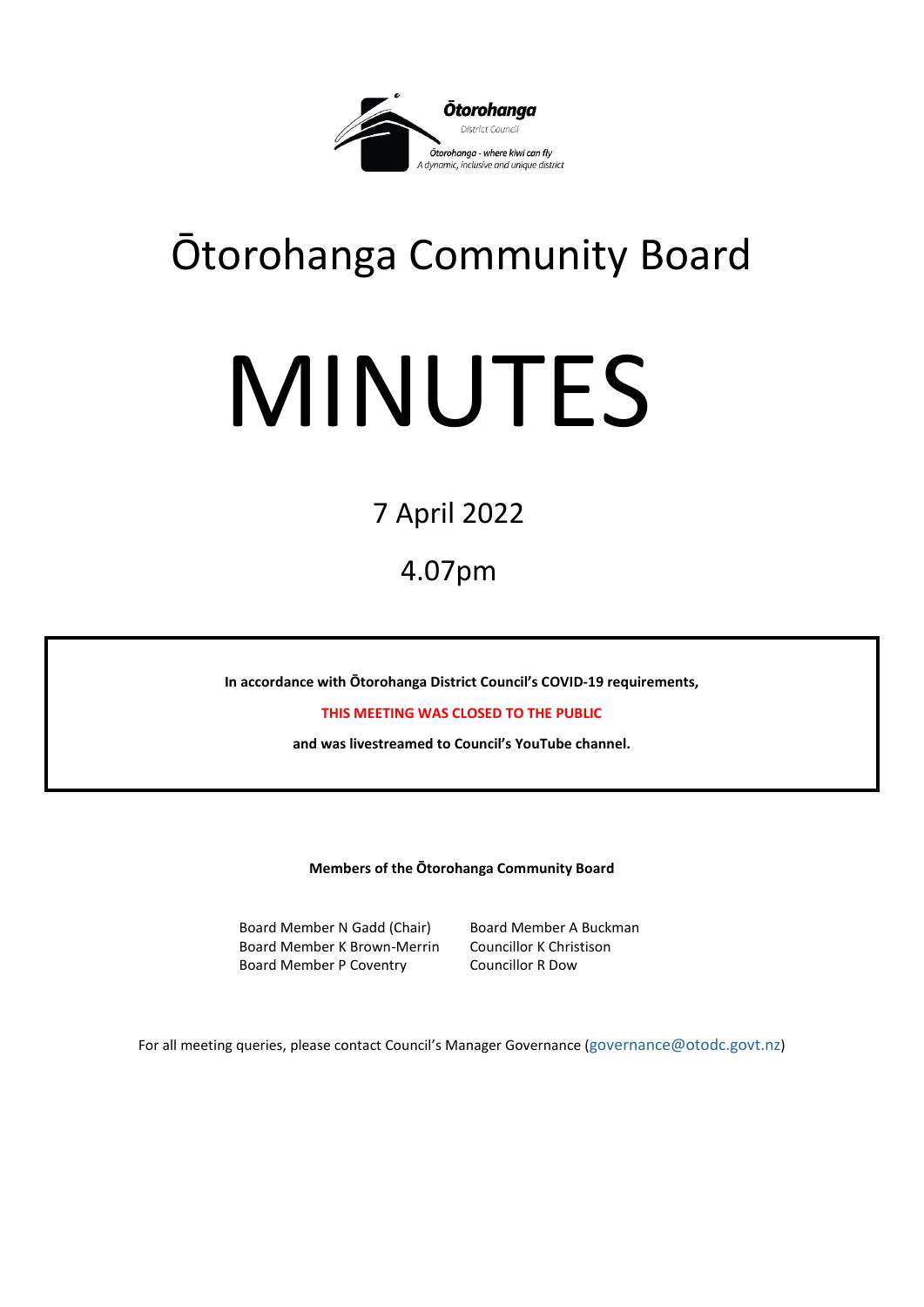## Ōtorohanga Community Board

Minutes of an ordinary meeting of the Ōtorohanga Community Board held in the Council Chambers, Ōtorohanga District Council, 17 Maniapoto Street, Otorohanga on Thursday, 7 April 2022 commencing at 4.07pm.

Tanya Winter **CHIEF EXECUTIVE** 13 April 2022

| <b>ORDER OF BUSINESS</b> |                                                       |                                                            |
|--------------------------|-------------------------------------------------------|------------------------------------------------------------|
|                          | Chairperson Gadd declared the meeting open at 4.07pm. | 3                                                          |
|                          | <b>APOLOGIES</b>                                      |                                                            |
|                          | LATE ITEMS                                            | 3                                                          |
|                          | ERROR! REFERENCE SOURCE NOT FOUND.                    | <b>ERROR!</b><br><b>BOOKMARK</b><br><b>NOT</b><br>DEFINED. |
|                          | DECLARATION OF CONFLICTS OF INTEREST                  | 3                                                          |
|                          | PUBLIC FORUMPUBLIC FORUM                              | 3                                                          |
|                          | CONFIRMATION OF MINUTES - 3 MARCH 2022                | 3                                                          |
|                          | <b>CHAIRPERSON'S VERBAL REPORT</b>                    | 4                                                          |
| 83<br><b>ITEM</b>        | OTOROHANGA TOWN CONCEPT PLAN - PROJECT UPDATE         | 3                                                          |
|                          | <b>BOARD MEMBER'S UPDATES</b>                         | 4                                                          |

#### **ORDER OF BUSINESS**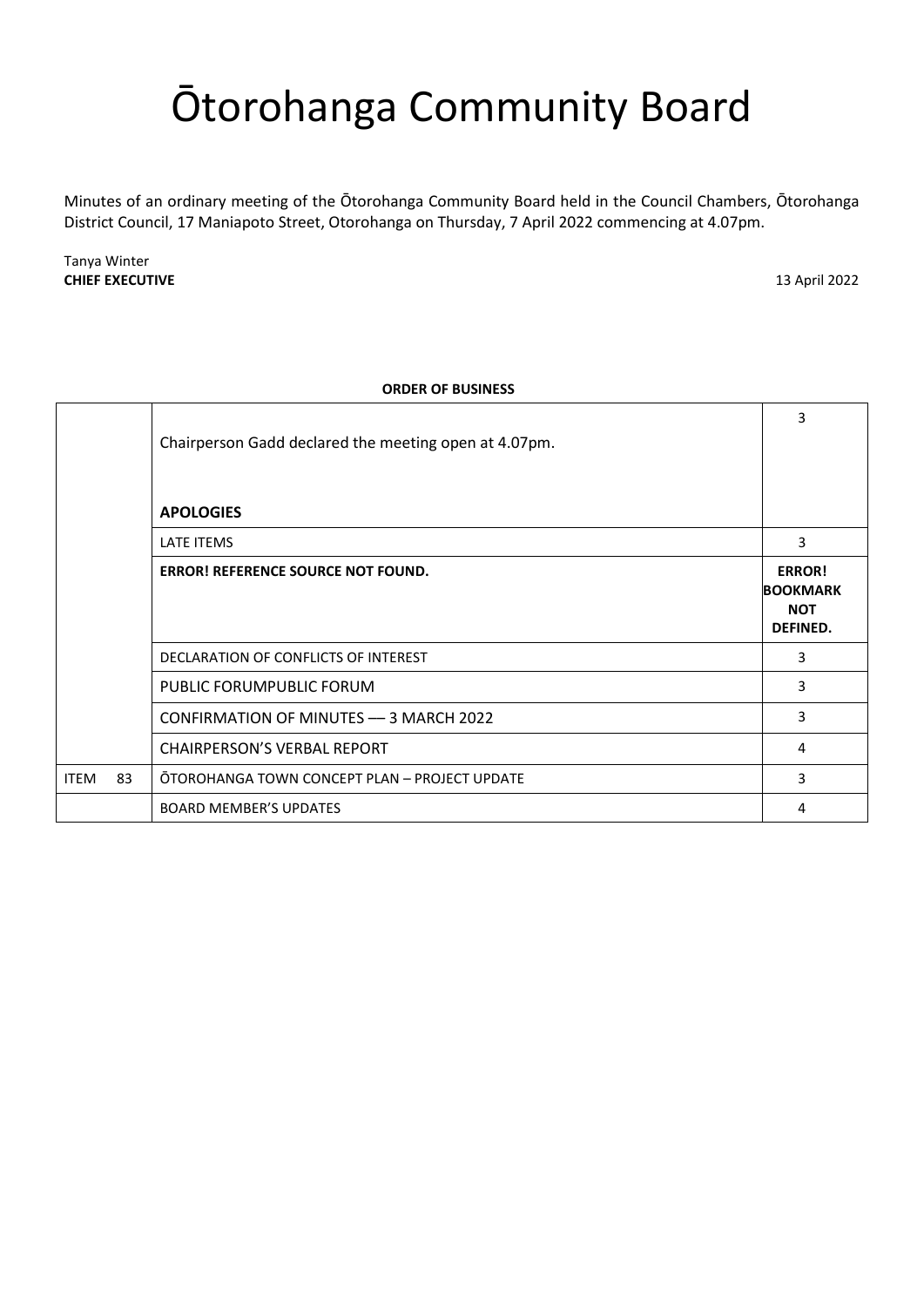#### **PRESENT**

In Chambers: Chairperson N Gadd (Chair), Board Member P Coventry and Councillor K Christison.

Via Zoom: Board Members K Brown-Merrin and A Buckman, and Councillor R Dow.

#### **IN ATTENDANCE**

In Chambers: His Worship the Mayor, M Baxter, T Winter (Chief Executive), R McNeil (Chief Advisor), A Loe (Group Manager Regulatory & Growth), N Gower (Group Manager Strategy & Community), G Bunn (Group Manager Business Enablement), B O'Callaghan (Manager Finance), and K King (Governance Manager).

<span id="page-2-0"></span>Via Zoom: M Lewis (Group Manager Engineering & Assets).

*Chairperson Gadd declared the meeting open at 4.07pm.*

#### **APOLOGIES**

All members were present.

#### <span id="page-2-1"></span>**LATE ITEMS**

There were no late items requested.

#### <span id="page-2-2"></span>**DECLARATION OF CONFLICTS OF INTEREST**

There were no conflicts declared.

#### <span id="page-2-3"></span>**PUBLIC FORUM**

There were no member of the public who had requested to be heard.

#### <span id="page-2-4"></span>**CONFIRMATION OF MINUTES –– 3 MARCH 2022**

**RESOLVED:** That the open minutes of the Ōtorohanga Community Board meeting held on 3 March 2022, having been circulated, be taken as read and confirmed as a true and correct record of that meeting.

Councillor Christison | Councillor Dow

There were no matters arising.